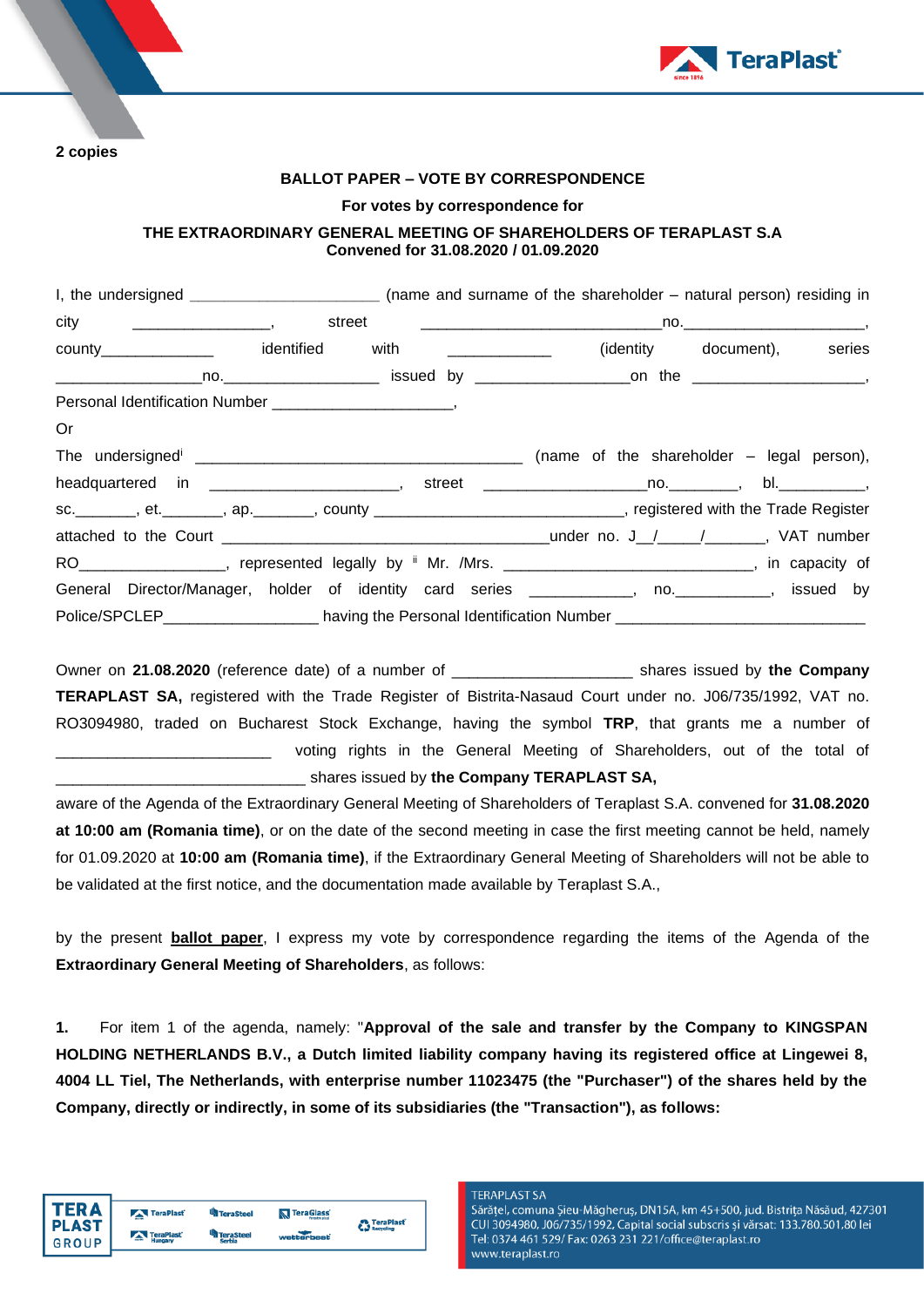

- **a. 95,505,327 shares ("Terasteel Shares") directly held by the Company in Terasteel S.A., a joint stock company, validly existing under the laws of Romania, with its corporate seat in Bistrita-Nasaud county, Saratel village, Sieu-Magherus commune, DN 15A, KM 45+500, registered with the Bistrita-Nasaud Trade Register under registration number J6/1009/1994, CUI 6694483 ("Terasteel"). The share capital of Terasteel amounts to RON 9,736,225,3, denominated in 97,362,253 shares with a par value of RON 0.1 and is held by the Company in proportion of 98.092% and by five individuals in proportion of 1.908% (the individuals holding an aggregate number of 1,856,926 shares in the share capital of Terasteel ("Additional Terasteel Shares")). Before closing, the Company intends to acquire the Additional Terrasteel Shares, in which case such Additional Terrasteel Shares will be also sold and transferred to the Purchaser at closing.**
- **b. 19,800 shares ("Wetterbest Shares") directly held by the Company in Wetterbest S.A., a joint stock company, validly existing under the laws of Romania, with its corporate seat in Prahova county, Baicoi, 76B Infratirii St., registered with the Prahova Trade Register under registration number J29/843/1999, CUI 12347950 ("Wetterbest"). The share capital of Wetterbest amounts to RON 2,000,000, denominated in 20,000 shares with a par value of RON 100 and is held by the Company in proportion of 99% and by Terasteel in proportion of 1% (the latter holding an aggregate number of 200 shares in the share capital of Wetterbest);**
- **c. all shares ("Terasteel Serbia Shares") directly held by the Company in Terasteel d.o.o. Leskovac, a limited liability company, validly existing under the laws of Serbia, with its corporate seat in Sime Pogarčevića 5, Leskovac 16000, Serbia, registered with the Serbian Trade Register under registration number 21259748 ("Terasteel Serbia"). The share capital of Terasteel Serbia amounts to RSD 1,239,315.00 of the paid-in and RSD 201,828,875.60 of the contributed in-kind share capital;**
- **d. all shares indirectly held by the Company in Terasteel Slovakia SRO. Terasteel is the sole shareholder in Terasteel Slovakia SRO, a limited liability company existing under the laws of the Slovak Republic having its registered seat at Aupark Tower, Einsteinova 24, 851 01 Bratislava, Slovak republic, registered with the Commercial register of the District Court Bratislava I with identification number 52206050, Section: Sro, File no. 135023/B, tax identification number 2120932759 ("Terasteel Slovakia"). The share capital of Terasteel Slovakia amounts to EUR 10,000 and is fully owned by Terasteel;**
- **e. all shares indirectly held by the Company in Cortina WTB S.R.L.. Wetterbest is the sole shareholder in Cortina WTB S.R.L., a limited liability company, validly existing under the laws of Romania, with its corporate seat in Dolj county, Podari village, Podari commune, 187 Dunarii St., registered with the Dolj Trade Register under registration number J16/1660/2013, CUI 32390939 ("Cortina"). The share capital of Cortina amounts to RON 10,000 (ten thousand) and is denominated in 100 (one hundred) shares with a par value of RON 100 (one hundred) constituting a participation of 100% in the share capital of Cortina.**



TeraPlast <sup>t</sup>il TeraSteel **KT** TeraGlass' <sup>2</sup> TeraPlast<sup>\*</sup> TeraSteel<br>Serbia TeraPlast wetterho

#### **TERAPLAST SA**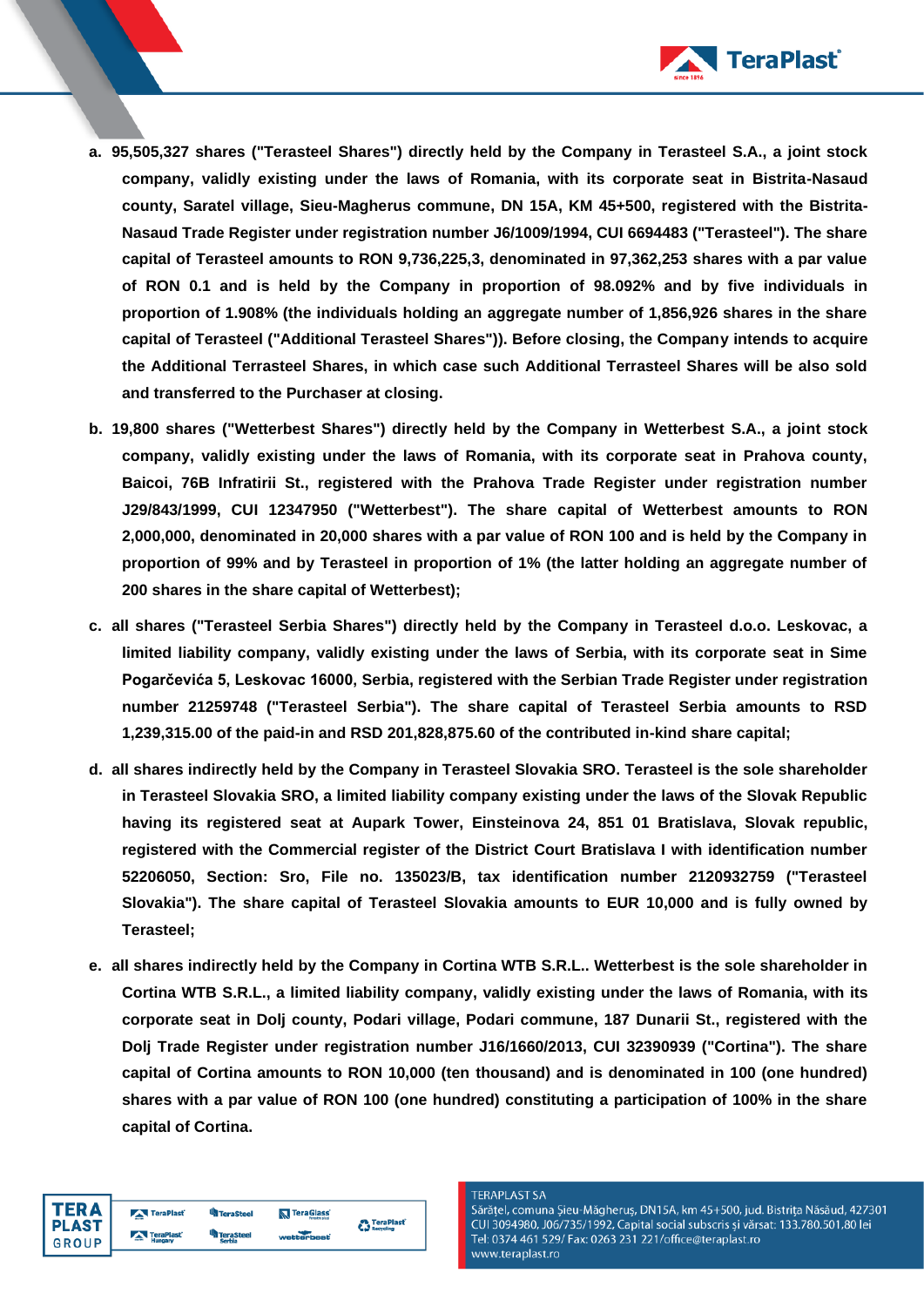

**Thus, the Company will sell and transfer to the Purchaser, each of the Terasteel Shares (including any Additional Terasteel Shares), Wetterbest Shares, Terasteel Serbia Shares held directly by the Company in the share capital of the Terasteel, Wetterbest and Terasteel Serbia, and those held indirectly in the share capital of Terasteel Slovakia and, respectively, Cortina (all of them referred to as the "Target Shares").**

**The total consideration ("Total Consideration") to be paid by the Purchaser to the Company for the Target Shares will be determined based on a headline price of 410,000,000 RON which will be adjusted downwards depending on the number of Additional Terasteel Shares that will not be acquired by Company and sold to the Purchaser at Closing and based on the following formula:**

**• headline price, plus actual working capital, minus target working capital, plus actual cash, minus actual indebtedness.**

**The consideration will be paid in cash by the Purchaser to the Company. There will be no payment in shares or other financial instruments issued by the Purchaser.**

**The closing of the Transaction is subject to a number conditions precedent some of them being outside of the parties control (such as the regulatory approvals) and given that the final total price is to be determined based on future financial data, there is no certainty that the agreement will be implemented at the price illustrated above or at all.**

**The sale of the Target Shares described above will not determine a change of the shareholders' structure of the Company.**":

| For | <b>Against</b> | <b>Abstention</b> |
|-----|----------------|-------------------|
|     |                |                   |

2. For item 2 of the agenda, namely: "Empowering the Board of Directors of the Company to fulfil the **resolutions adopted by the EGMS, by taking all measures and signing all the necessary documents in order to finalize the Transaction and by fulfilling each and all conditions and formalities necessary for its completion**.**":**

| For | <b>Against</b> | <b>Abstention</b> |
|-----|----------------|-------------------|
|     |                |                   |

**3.** For item 3 of the agenda, namely: "To authorise the Chairman of the Board of Directors, Mr. Dorel Goia, to **sign, for and on behalf of all the shareholders present at the meeting, the EGMS resolutions.":**

| For | <b>Against</b> | <b>Abstention</b> |  |
|-----|----------------|-------------------|--|
|     |                |                   |  |



#### **TERAPLAST SA**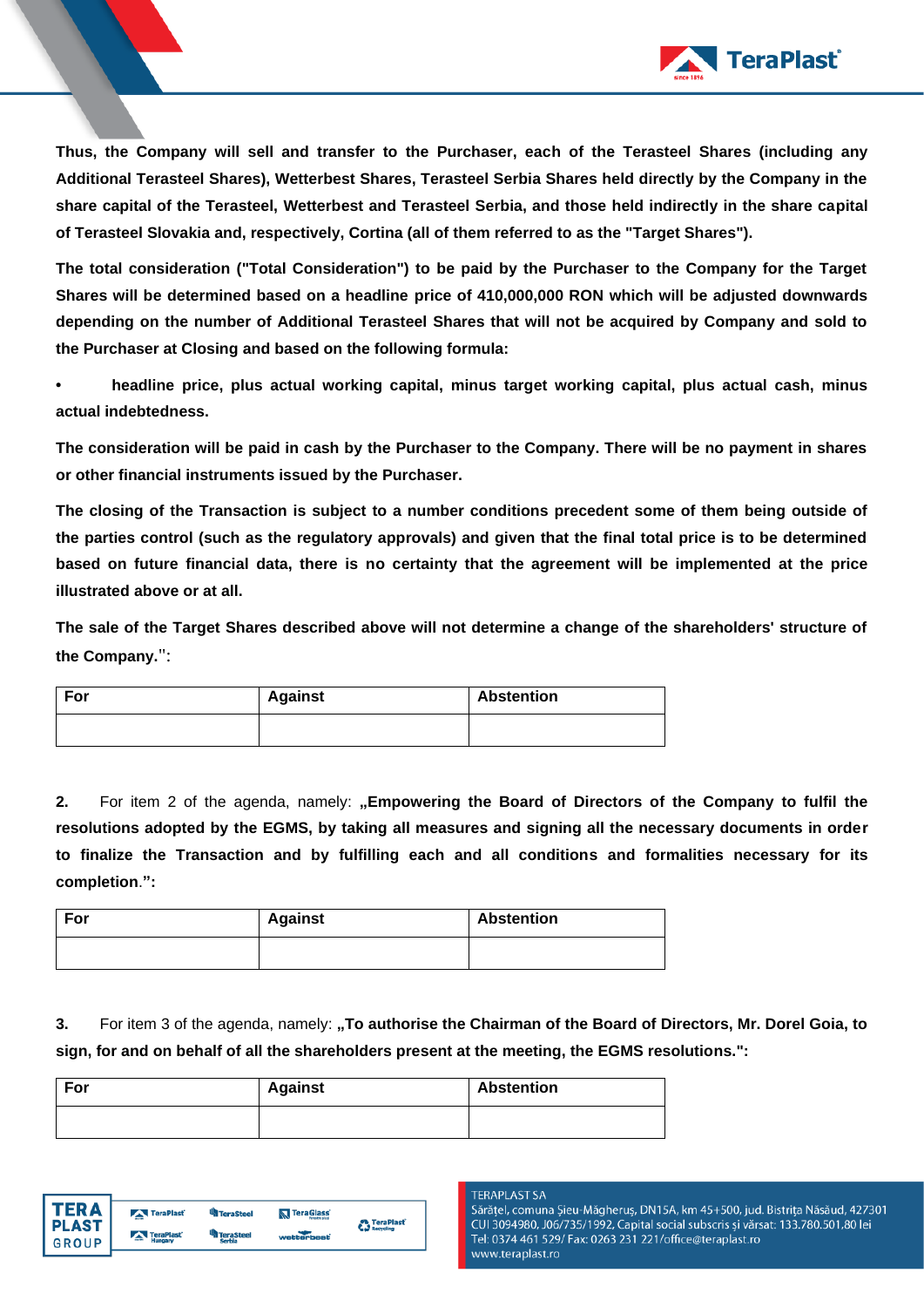

**4.** For item 4 of the agenda, namely: **"To authorize the Company's legal adviser, Mrs. Kinga Vaida, to do everything that is necessary as to record the EGMS resolutions at the Trade Register of Bistrita-Nasaud Court, and to publish such resolutions in the Official Gazette of Romania, part IV.":**

| For | <b>Against</b> | <b>Abstention</b> |
|-----|----------------|-------------------|
|     |                |                   |

# **Please find hereby attached a copy of the valid ID card<sup>iii</sup>/a copy of the registration certificate <sup>iv</sup>.**

**Note: Will be marked with "X" the box corresponding to the vote. The other boxes will not be filled in with any mark.** 

This ballot paper was drawn up in accordance with the provisions of Law no. 24/2017 on the issuers of financial instruments and market operations, as well as A.S.F. Regulation No.5/2018.

This ballot paper will be filled in at all entries, signed and dated by the shareholder.

**The ballot paper is executed up in 2 original copies**, out of which: one will remain at the shareholder and the other will be submitted to **TERAPLAST S.A.** headquarter not later than **29.08.2020, 08:00 am Romania time.** 

**Date: \_\_\_\_\_\_\_\_\_\_\_\_\_\_\_\_\_\_\_\_\_\_\_\_**

**<sup>v</sup>\_\_\_\_\_\_\_\_\_\_\_\_\_\_\_\_\_\_\_\_\_\_\_\_\_\_\_\_\_\_\_\_\_\_\_\_\_\_\_ (signature)**

**vi\_\_\_\_\_\_\_\_\_\_\_\_\_\_\_\_\_\_\_\_\_\_\_\_\_\_\_\_\_\_\_\_\_\_\_\_\_\_\_**

(First name and surname of the natural person shareholder or the legal representative of the legal entity, in capital letters)

Personal data entered in this special power of attorney (name and surname, domicile, series, number and date of issuance of identity card, personal numerical code, signature, number of shares held) shall be processed in compliance with the legal provisions regarding the protection of individuals with regard to the processing of personal data and the free circulation of such data, during the period stipulated by law, pursuant to Law no. 24/2017 on Issuers of Financial Instruments and Market Operations and of ASF Regulation no. 5/2018 on Issuers of Financial Instruments and Market Operations, as amended and Law no. 31/1990 on societies.

You benefit from the right of access, intervention, rectification and porting of the data you provide us, limit our processing and even request the deletion of the data.

Please note that interfering with the data you have provided to us may prevent the use of the ballot paper in the Extraordinary General Shareholders' Meeting of the Company Teraplast S.A. from the date of 31.08.2020/01.09.2020.

In this case, the issuing company is exonerated from liability. Please let us know your requests in any way that is assuring the identity of the applicant and his or her entitlement. We will answer you without delay. If you are dissatisfied, you can contact ANSPDCP.

This section provides information on the legal provisions relating to the processing of personal data of

| <b>TERA</b>                  | TeraPlast | <b>TeraSteel</b>           | <b>N</b> TeraGlass | <b>A</b> TeraPlast |
|------------------------------|-----------|----------------------------|--------------------|--------------------|
| <b>PLAST</b><br><b>GROUP</b> | TeraPlast | <b>TeraSteel</b><br>Serbia | wetterbeat         | <b>Recycling</b>   |

#### **TERAPLAST SA**